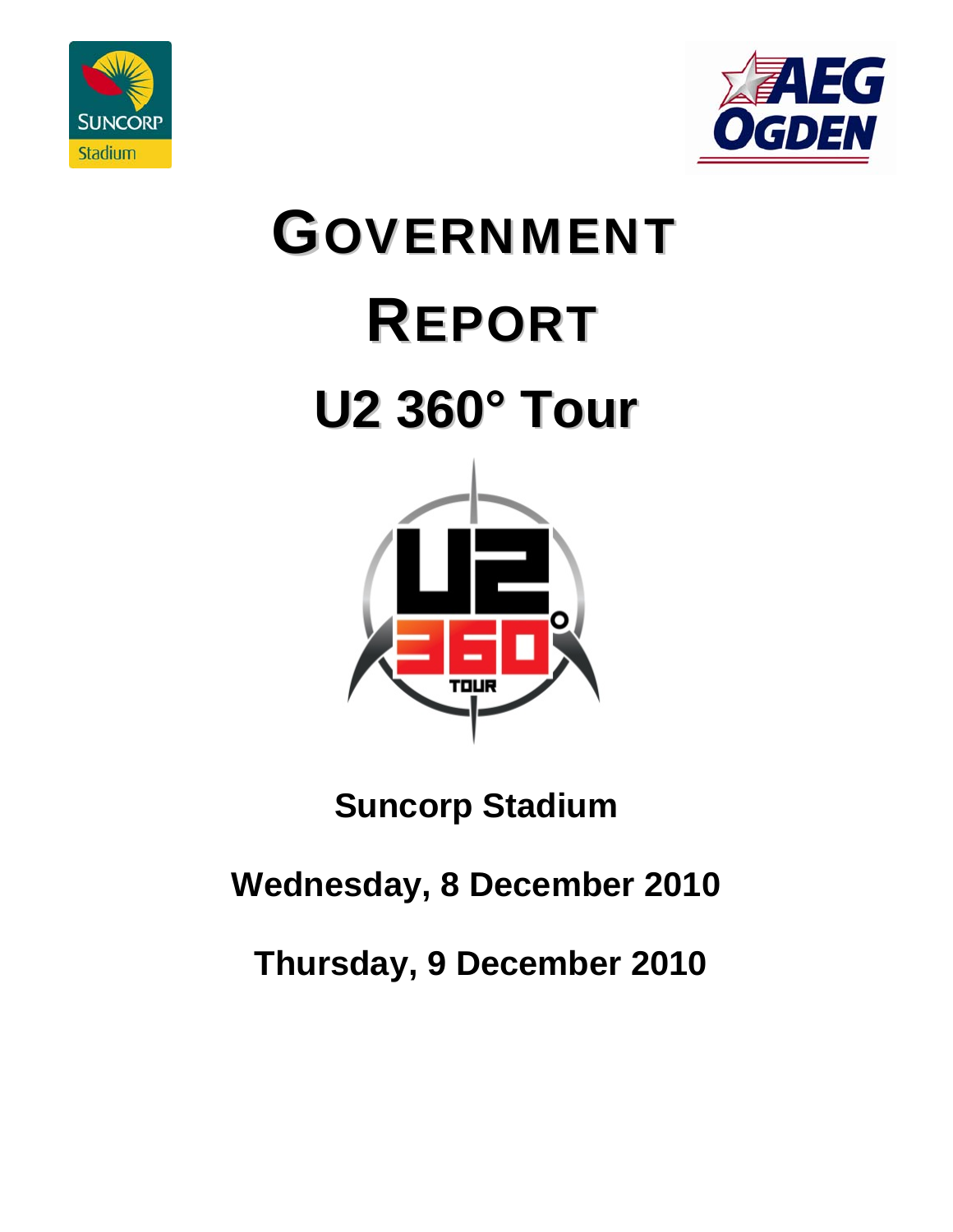



# **1 EVENT OVERVIEW**

#### *Event Summary*

The Stadium hosted two U2 Concerts as part of their ""360° Tour" on the  $8<sup>th</sup>$  and  $9<sup>th</sup>$ December 2010.

Detailed planning was undertaken to identify and minimize potential adverse impacts on the local community in accordance with the Major Sports Facilities Regulations 2002 for Special Events.

A specific Operations Management Plan and a Transport Management Plan were developed for both concerts and provided to the Stadium Management Advisory Committee (SMAC), Transport Coordination Group (TCG) and Stadiums Queensland as required in the Regulations.

A dedicated Call Centre was established for the concert period for the general public to contact the Stadium on any issues arising either during the bump in and bump out periods or during the concerts themselves. A local community letterbox drop was also conducted to provide residents within the Lang Park Traffic Area with as much information on the events as possible.

There were minimal issues arising from the concerts which were highly successful both commercially and operationally overall. The global touring company responsible for the U2 tour rated the venue and its management among the best they had played with.

Key deliverables for the concerts were:-

| Attendance                  | A total attendance of 84,011 attended during the two nights.                                                                                                     |
|-----------------------------|------------------------------------------------------------------------------------------------------------------------------------------------------------------|
| Complaints /<br>Compliments | 16 on the first night relating to concert noise and 1 regarding helicopter noise.<br>There were $7$ calls on the second night $-4$ complaints and 3 compliments. |
| Media                       | Positive media coverage leading up to and from the concerts themselves.                                                                                          |
| Crowd Management            | No queuing problems or delays in entering the Stadium. Egress went smoothly<br>particularly given the large numbers on the field.                                |
| Security                    | No substantial security issues with only 10 evictions and 2 arrests over the two<br>nights.                                                                      |
| Transport                   | No delays or issues were experienced with Public Transport. Crowds cleared within<br>50 minutes on night one and 50 minutes on night two.                        |
| <b>Noise Controls</b>       | There were some slight exceedences on night one and none on the second night.                                                                                    |

2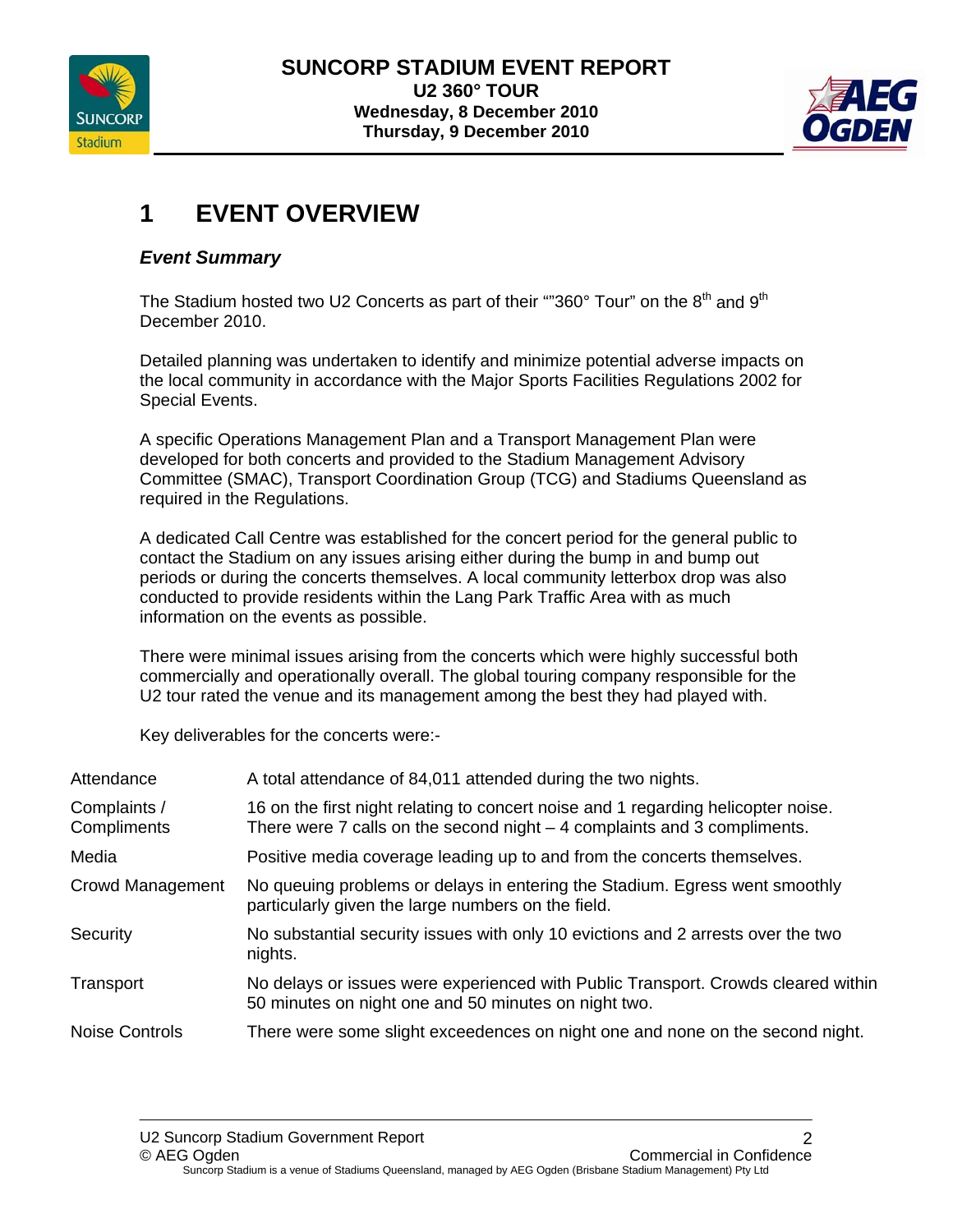



# **2 OPERATIONS**

### *2.1 Attendance & Ticketing*

#### **2.1.1 Concert Program**

Both concerts concluded within the Stadium's curfew time of 22:30hrs.

|                          | <b>Concert 1</b> | <b>Concert 2</b> |
|--------------------------|------------------|------------------|
|                          |                  |                  |
| Gate C Opening           | 16:45            | 16:45            |
| Gates D Opening (GA)     | 16:30            | 16:30            |
| Gates A, B & E Opening   | 16:45            | 16:45            |
| Support Act (Jay Z)      | 18:30            | 18:30            |
| <b>Support Concluded</b> | 19:30            | 19:30            |
| Main Act (U2)            | 20:15            | 20:15            |
| Show Concluded           | 22:30            | 22:30            |

## **2.1.2 Tickets Sold**

Ticketing was conducted by Ticketek as agent for the Stadium. Tickets sold were as follows:

|                          | <b>Concert 1</b> | <b>Concert 2</b> |
|--------------------------|------------------|------------------|
|                          |                  |                  |
| On Field                 | 13,151           | 10,522           |
| <b>Stand Tickets</b>     | 33,790           | 25,641           |
| Total Tickets Sold       | 46,941           | 36,163           |
|                          |                  |                  |
| <b>Actual Attendance</b> | 44,352           | 39,659           |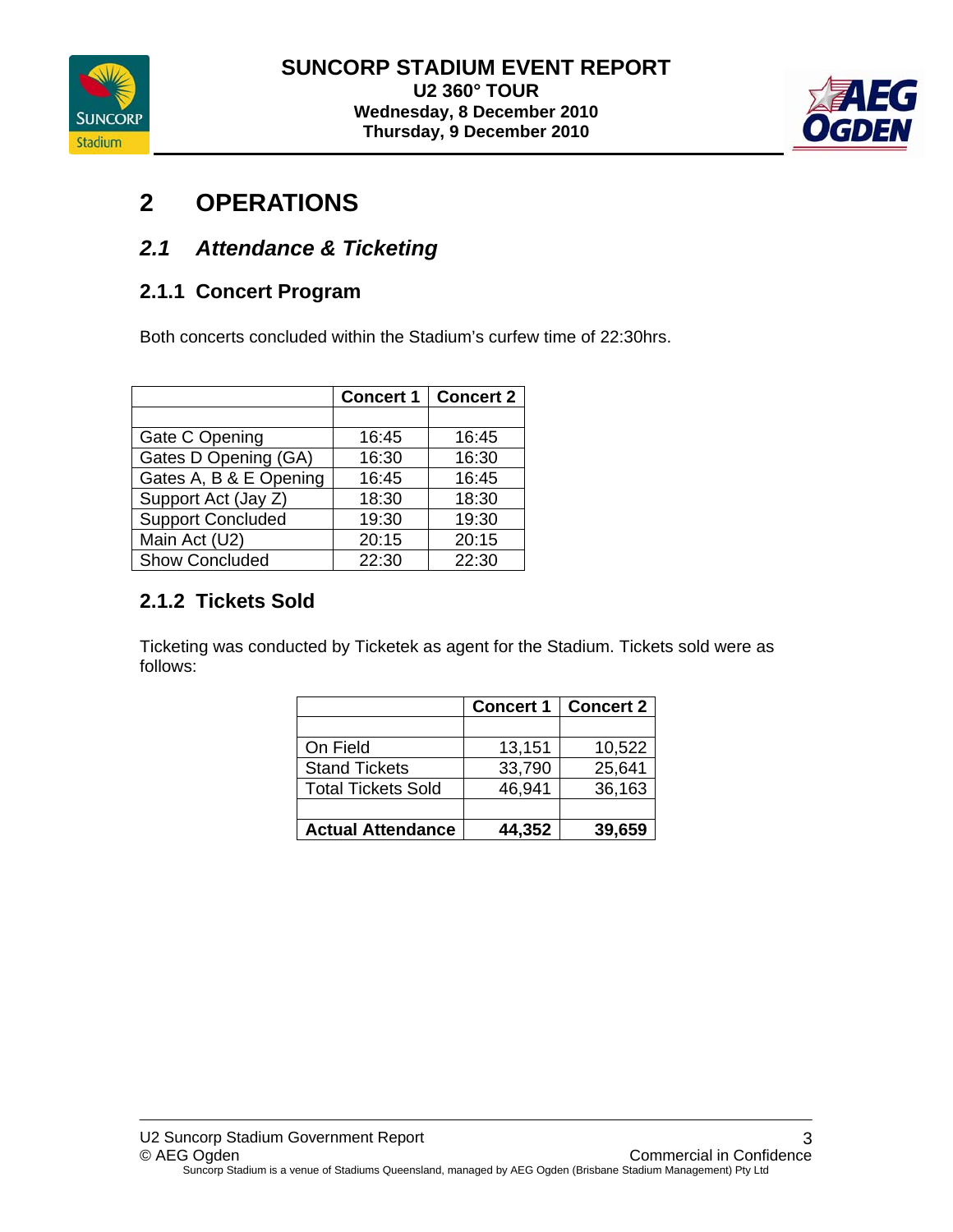



# *2.2 Local Resident Management*

Comprehensive plans were prepared and implemented to manage issues involving the management of noise for local residents.

#### **2.2.1 Call Centre Operations**

The Stadium established a 'Concert Hotline' from Wednesday, 1 December 2010 to Friday, 10 December 2010 (including both concert nights) specifically for general public issues relating to the concert. The hotline was manned by trained Stadium Staff during the following times:

- Wednesday, 1 December 2010 0900hrs 1600hrs
- Thursday, 2 December 2010 0900hrs 1600hrs
- Friday, 3 December 2010 0900hrs 1600hrs
- Saturday, 4 December 2010 0900hrs 1600hrs
- Sunday, 5 December 2010 0900hrs 1600hrs
- Monday, 6 December 2010 0900hrs 1600hrs
- Tuesday, 7 December 2010 0900hrs 2030hrs
- Wednesday, 8 December 2010 0900hrs 2330hrs
- Thursday, 9 December 2010 0900hrs 2330hrs
- Friday, 10 December 2010 0900hrs 1600hrs

To assist with major complaints or issues, Call Centre operators had direct access to the Stadium's main control room and management team to obtain specific advice.

The general Stadium number (07 3331 5000) was also operational during normal business hours as was the Stadium security number of (07 3331 5168) after hours. All calls logged by Call Centre operators were responded to either by a return call or in writing by Stadium staff no later than Friday, 10 December 2010. Callers were given information on what action was taken in response to their call and the subsequent outcomes.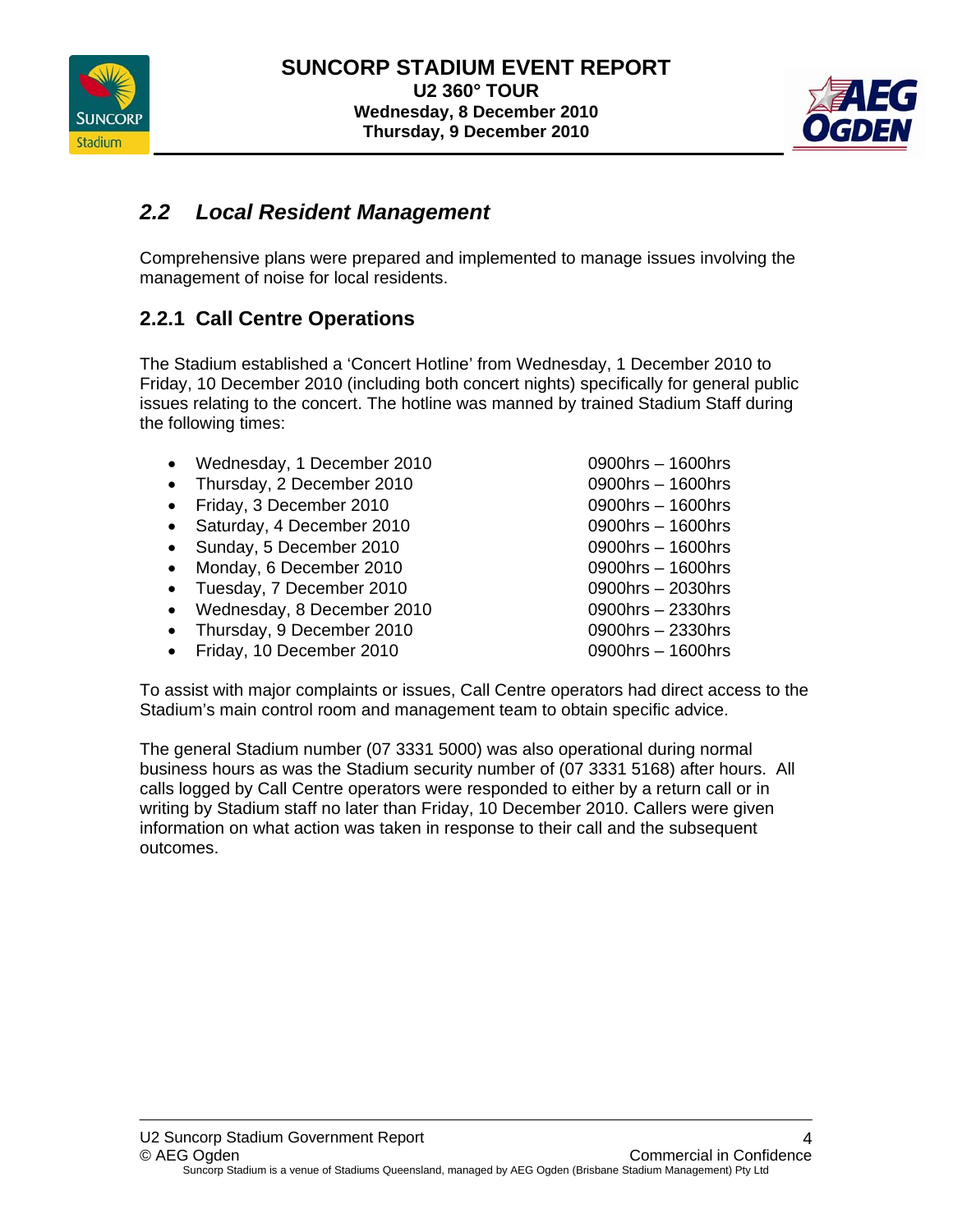



#### *2.3 Noise Management*

The Stadium engaged Cardno Consulting Australia as its specialist acoustic consultant. Cardno had conducted initial modelling to assist with the noise control measures during planning for the concerts.

As part of this process, Cardno monitored noise levels at a point 50 metres directly in front of that stage measured at 15 minute intervals. It also continuously monitored the noise levels at the following locations as specified by the Major Sports Facilities (MSFA) Regulation 2002 (Reprint 1C) – Schedule 2:

- 8 / 5 Petrie Terrace, Brisbane
- 15 Plunkett Street, Paddington
- 105 Hale Street, Brisbane
- 26 Princess Street, Brisbane
- 31 Isaac Street, Milton

Cardno Consulting measured noise in compliance with the Environmental Protection Agency's Noise Measurement Manual.

During the event, including rehearsals and sound tests, the Stadium ensured that one of its employees or contractors;

- (a) was present at the sound mixing desk for the event and associated sound checks;
- (b) could communicate with all of the acoustical consultants conducting the monitoring of the noise levels from the event; and
- (c) Was able to report sound levels to Stadium Management at all times.

In summary, Cardno concluded that noise emissions from Suncorp Stadium measured during the U2 Concerts on the  $8<sup>th</sup>$  and  $9<sup>th</sup>$  December 2010 indicated compliance with the MSFA Regulation for four of the external sites. The fifth monitoring site at 105 Hale Street did on a couple of occasions exceed the maximum limit but this was attributed to the high levels of road traffic on Hale Street.

Noise emissions from U2 production inside the Stadium generally complied with the internal EPP criteria on the 9 December. While there were some excess readings on the first night and one on the second, the 15 minute readings recorded a general reduction in noise level trend for consecutive measurements on the first night, while the concert on the second night was quieter than the previous night.

It should also be noted that crowd noise reached a sustained noise level of up to 105 dB(A) inside the Stadium which at the peak times of the concert (beginning and end) are likely to have influenced the measured  $L_{Aeq}$  results. These times appear to coincide with the criteria exceedances.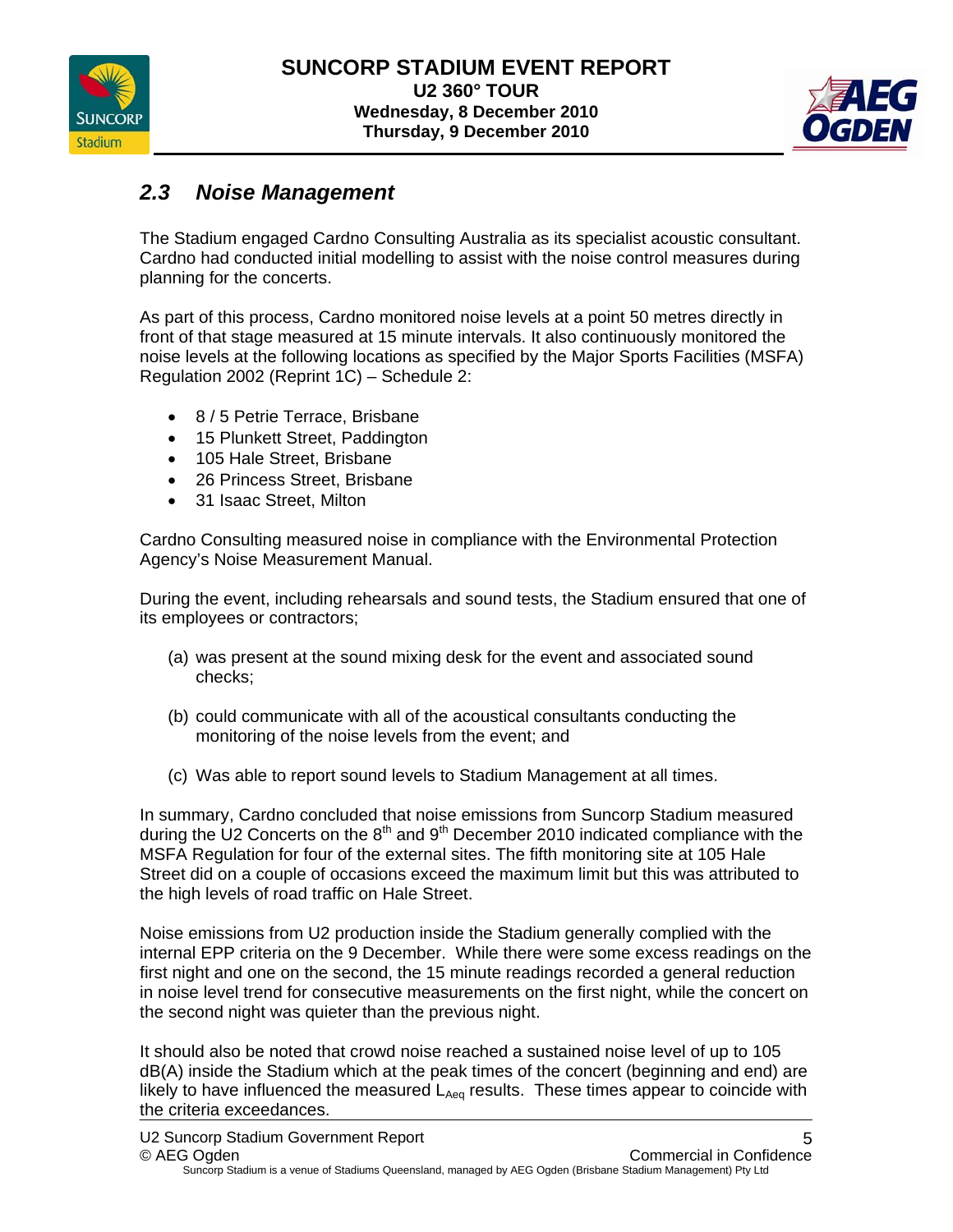



## *2.4 Complaint Action*

#### **2.4.1 Noise Levels**

All noise complaints were relayed immediately to Cardno and sound engineers who were dispatched to the complaint location to take readings.

All complainants were contacted by phone or in writing and all noise issues appeared to have been resolved to their satisfaction.

#### **2.4.2 Limousines & Parking**

Limousine parking was monitored closely and was in line with the usual arrangements for other major Stadium events. This included the stationing of Police in Blaxland Street post concert to control noise and patron behavior and the relocation of the limousine pick-up to the Northern Plaza once the majority of the crowd had dispersed. There were no complaints received regarding limousines.

The number of parking infringement tickets issued and removal of vehicles towed for both concerts are outlined;

|                        |     | Concert 1   Concert 2 |
|------------------------|-----|-----------------------|
| <b>Vehicles Towed</b>  |     |                       |
| Parking Tickets Issued | 149 | 276                   |

#### **2.4.3 Taxis**

Taxi demand was high after both concerts and queues were managed by Taxi Council of Queensland staff. There were no complaints or significant incidents to report regarding taxis.

#### **2.4.4 Patron Behaviour Post-Concert**

The Suncorp Stadium Traffic Plan which was implemented post-concert, ensured patrons travelled safely to major transportation hubs and other destinations.

Queensland Police and Traffic Control Officers were present during this period to monitor patron behavior and flow to surrounding areas. Queensland Police also monitored local areas for one hour post concert and were on standby to be sent to locations should complaints arise.

There were no patron behaviour issues after both concerts.